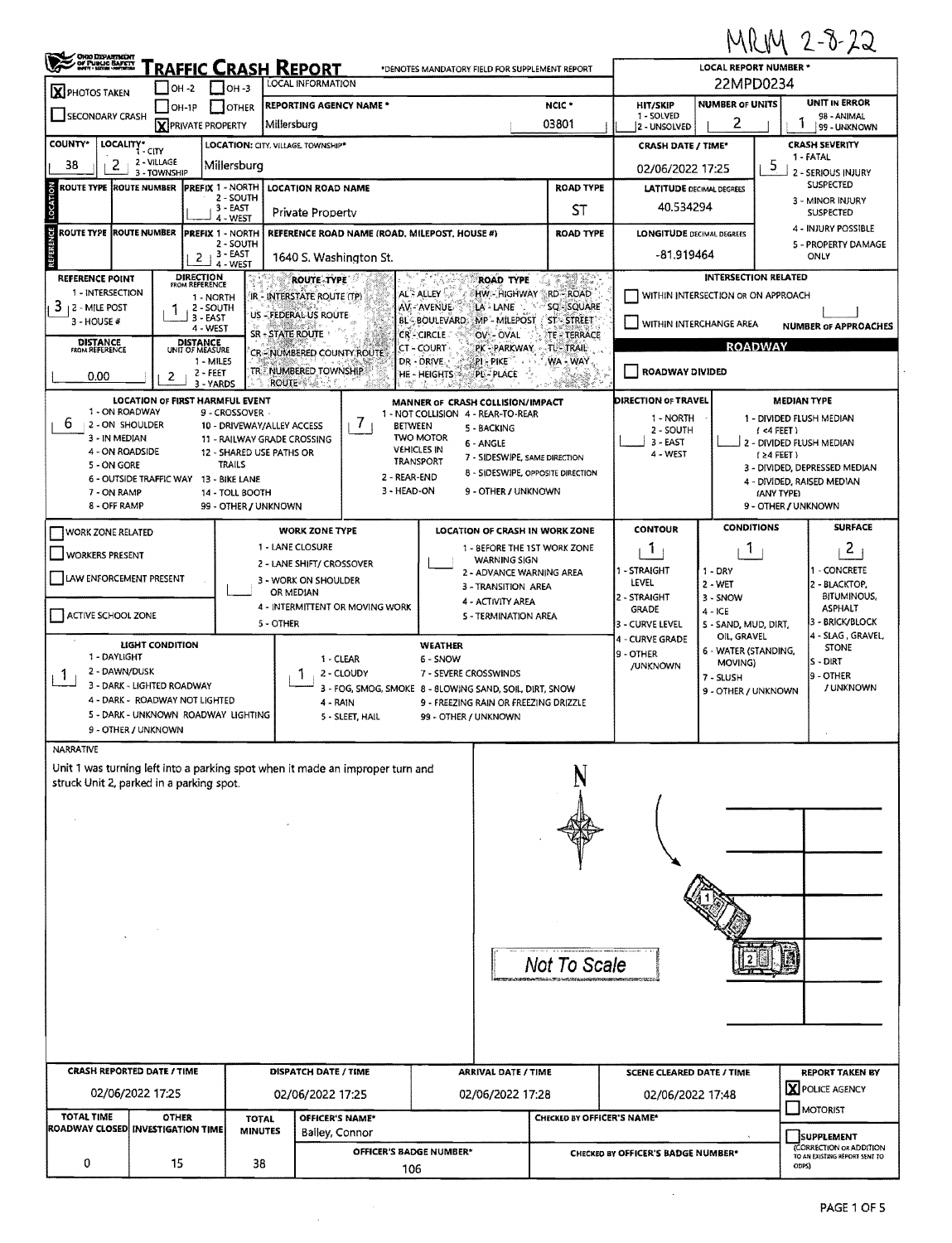|                                  | <b>CHO DEPARTMENT</b><br>OF PUBLIC SAFETY                                                      |                                                                        |                                                                                                                   |                                                 |                                                         |                                                            |                                   | <b>LOCAL REPORT NUMBER</b>                                                |  |  |  |  |  |
|----------------------------------|------------------------------------------------------------------------------------------------|------------------------------------------------------------------------|-------------------------------------------------------------------------------------------------------------------|-------------------------------------------------|---------------------------------------------------------|------------------------------------------------------------|-----------------------------------|---------------------------------------------------------------------------|--|--|--|--|--|
|                                  |                                                                                                |                                                                        |                                                                                                                   |                                                 |                                                         |                                                            |                                   | 22MPD0234                                                                 |  |  |  |  |  |
| UNIT#                            | OWNER NAME: LAST, FIRST, MIDDLE (C) SAME AS DRIVER)                                            |                                                                        |                                                                                                                   | OWNER PHONE2NCLUDE AREA CODE (E SAME AS DRIVER) |                                                         | DAMAGE                                                     |                                   |                                                                           |  |  |  |  |  |
| 1                                | HOUIN, CRAIG, A                                                                                |                                                                        |                                                                                                                   |                                                 | 419-552-1646                                            |                                                            |                                   | DAMAGE SCALE                                                              |  |  |  |  |  |
|                                  | OWNER ADDRESS: STREET, CITY, STATE, ZIP ( C SAME AS DRIVER)                                    |                                                                        |                                                                                                                   | 1 - NONE<br>2 - MINOR DAMAGE                    | 3 - FUNCTIONAL DAMAGE<br>4 - DISABLING DAMAGE           |                                                            |                                   |                                                                           |  |  |  |  |  |
|                                  | 6332 TR 466, LAKEVIEW, OH, 43331<br><b>COMMERCIAL CARRIER: NAME, ADDRESS, CITY, STATE, ZIP</b> |                                                                        |                                                                                                                   |                                                 |                                                         | COMMERCIAL CARRIER PHONE: INCLUDE AREA CODE                |                                   | 9 - UNKNOWN                                                               |  |  |  |  |  |
|                                  |                                                                                                |                                                                        |                                                                                                                   |                                                 |                                                         |                                                            | DAMAGED AREA(S)                   |                                                                           |  |  |  |  |  |
|                                  | LP STATE LICENSE PLATE #                                                                       |                                                                        | <b>VEHICLE IDENTIFICATION #</b>                                                                                   |                                                 | <b>VEHICLE YEAR</b>                                     | <b>VEHICLE MAKE</b>                                        | INDICATE ALL THAT APPLY           |                                                                           |  |  |  |  |  |
| он                               | GFL8328                                                                                        |                                                                        | 1GNEVHKW5JJ250344                                                                                                 |                                                 | 2018                                                    | CHEVROLET                                                  |                                   |                                                                           |  |  |  |  |  |
| <b>X</b> INSURANCE               | <b>INSURANCE COMPANY</b>                                                                       |                                                                        | <b>INSURANCE POLICY #</b>                                                                                         |                                                 | COLOR                                                   | <b>VEHICLE MODEL</b>                                       |                                   |                                                                           |  |  |  |  |  |
|                                  | OHIO MUTUAL                                                                                    |                                                                        | AAO 0009805 03                                                                                                    |                                                 | SIL                                                     | TRAVERSE                                                   |                                   |                                                                           |  |  |  |  |  |
| COMMERCIAL                       | <b>TYPE OF USE</b><br><b>GOVERNMENT</b>                                                        | IN EMERGENCY                                                           | US DOT #                                                                                                          |                                                 | TOWED BY: COMPANY NAME                                  |                                                            |                                   |                                                                           |  |  |  |  |  |
| <b>INTERLOCK</b>                 |                                                                                                | <b>RESPONSE</b><br># OCCUPANTS                                         | VEHICLE WEIGHT GVWR/GCWR                                                                                          |                                                 | <b>HAZARDOUS MATERIAL</b>                               |                                                            |                                   |                                                                           |  |  |  |  |  |
| DEVICE                           | <b>HIT/SKIP UNIT</b>                                                                           |                                                                        | 1 - ≤10K LBS.<br>2 - 10.001 - 26K LBS.                                                                            |                                                 | MATERIAL<br>CLASS #<br>RELEASED                         | <b>PLACARD ID#</b>                                         |                                   |                                                                           |  |  |  |  |  |
| EQUIPPED                         |                                                                                                |                                                                        | $3 - 26K$ LBS.                                                                                                    |                                                 | PLACARD                                                 |                                                            |                                   |                                                                           |  |  |  |  |  |
|                                  | 1 - PASSENGER CAR<br>2 - PASSENGER VAN                                                         | 6 - VAN (9-15 SEATS)<br>7 - MOTORCYCLE 2-WHEELED                       | 12 - GOUF CART<br>13 - SNOWMOBILE                                                                                 |                                                 | 18 - LIMO (LIVERY VEHICLE)<br>19 - BUS (16+ PASSENGERS) | 23 - PEDESTRIAN/SKATER<br>24 - WHEELCHAIR (ANY TYPE)       |                                   |                                                                           |  |  |  |  |  |
|                                  | (MINIVAN)                                                                                      | 8 - MOTORCYCLE 3 WHEELED                                               | 14 - SINGLE UNIT<br><b>TRUCK</b>                                                                                  | 20 - OTHER VEHICLE                              |                                                         | 25 - OTHER NON-MOTORIST                                    |                                   |                                                                           |  |  |  |  |  |
|                                  | UNIT TYPE 3 - SPORT UTILITY<br>VEHICLE                                                         | 9 - AUTOCYCLE<br>10 - MOPED OR MOTORIZED                               | 15 - SEMI-TRACTOR                                                                                                 | 21 - HEAVY EQUIPMENT                            |                                                         | 26 - BICYCLE                                               |                                   |                                                                           |  |  |  |  |  |
|                                  | 4 - PICK UP                                                                                    | BICYCLE                                                                | 16 - FARM EQUIPMENT                                                                                               |                                                 | 22 - ANIMAL WITH RIDER OR<br>ANIMAL-DRAWN VEHICLE       | 27 - TRAIN<br>99 - UNKNOWN OR HIT/SKIP                     |                                   |                                                                           |  |  |  |  |  |
| 0                                | S - CARGO VAN<br>(ATV/UTV)                                                                     | 11 - ALL TERRAIN VEHICLE                                               | 17 - MOTORHOME                                                                                                    |                                                 |                                                         |                                                            |                                   |                                                                           |  |  |  |  |  |
|                                  | # OF TRAILING UNITS                                                                            |                                                                        |                                                                                                                   |                                                 |                                                         |                                                            |                                   |                                                                           |  |  |  |  |  |
| VEHICLE                          | WAS VEHICLE OPERATING IN AUTONOMOUS<br>MODE WHEN CRASH OCCURRED?                               | 0                                                                      | 0 - NO AUTOMATION                                                                                                 |                                                 | 3 - CONDITIONAL AUTOMATION 9 - UNKNOWN                  |                                                            |                                   |                                                                           |  |  |  |  |  |
| 2                                |                                                                                                |                                                                        | 1 - DRIVER ASSISTANCE<br>1 - YES 2 - NO 9 - OTHER / UNKNOWN AUTONOMOUS 2 - PARTIAL AUTOMATION 5 - FULL AUTOMATION |                                                 | 4 - HIGH AUTOMATION                                     |                                                            |                                   |                                                                           |  |  |  |  |  |
|                                  |                                                                                                | MODE LEVEL                                                             |                                                                                                                   |                                                 |                                                         |                                                            |                                   |                                                                           |  |  |  |  |  |
|                                  | 1 - NONE<br>$2 - TAXI$                                                                         | 6 - BUS - CHARTER/TOUR<br>7 - BUS - INTERCITY                          | $11 - FIRE$<br>12 - MILITARY                                                                                      | <b>16 - FARM</b>                                | 17 - MOWING                                             | 21 - MAIL CARRIER<br>99 - OTHER / UNKNOWN                  |                                   |                                                                           |  |  |  |  |  |
|                                  | 3 - ELECTRONIC RIDE                                                                            | 8 - 8US - SHUTTLE                                                      | 13 - POLICE                                                                                                       |                                                 | 18 - SNOW REMOVAL                                       |                                                            |                                   |                                                                           |  |  |  |  |  |
| <b>SPECIAL</b>                   | SHARING<br><b>FUNCTION 4 - SCHOOL TRANSPORT</b>                                                | 9 - BUS - OTHER                                                        | 14 - PUBLIC UTILITY                                                                                               |                                                 | 19 - TOWING<br>20 - SAFETY SERVICE                      |                                                            |                                   |                                                                           |  |  |  |  |  |
|                                  | S - BUS - TRANSIT/COMMUTER                                                                     | 10 - AMBULANCE                                                         | 15 - CONSTRUCTION EQUIP.                                                                                          |                                                 | PATROL                                                  |                                                            |                                   | 12                                                                        |  |  |  |  |  |
|                                  | 1 - NO CARGO BODY TYPE                                                                         | 4 - LOGGING                                                            | 7 - GRAIN/CHIPS/GRAVEL                                                                                            | 11 - DUMP                                       |                                                         | 99 - OTHER / UNKNOWN                                       |                                   |                                                                           |  |  |  |  |  |
| CARGO                            | / NOT APPLICABLE<br>$2 - 8US$                                                                  | S - INTERMODAL<br>CONTAINER CHASSIS                                    | B - POLE                                                                                                          |                                                 | 12 - CONCRETE MIXER                                     |                                                            |                                   |                                                                           |  |  |  |  |  |
| <b>BODY</b>                      | 3 - VEHICLE TOWING<br>ANOTHER MOTOR VEHICLE                                                    | 6 - CARGOVAN<br>/ENCLOSED BOX                                          | 9 - CARGO TANK<br>10 - FLAT BED                                                                                   |                                                 | 13 - AUTO TRANSPORTER<br>14 - GARBAGE/REFUSE            |                                                            |                                   | 9<br>9                                                                    |  |  |  |  |  |
| <b>TYPE</b>                      | 1 - TURN SIGNALS                                                                               | 4 - BRAKES                                                             |                                                                                                                   |                                                 |                                                         | 99 - OTHER / UNKNOWN                                       |                                   |                                                                           |  |  |  |  |  |
|                                  | 2 - HEAD LAMPS                                                                                 | 5 - STEERING                                                           | 7 - WORN OR SLICK TIRES<br>8 - TRAILER EQUIPMENT                                                                  |                                                 | 9 - MOTOR TROUBLE<br>10 - DISABLED FROM PRIOR           |                                                            |                                   |                                                                           |  |  |  |  |  |
| <b>VEHICLE</b><br><b>DEFECTS</b> | 3 - TAIL LAMPS                                                                                 | 6 - TIRE BLOWOUT                                                       | DEFECTIVE                                                                                                         |                                                 | <b>ACCIDENT</b>                                         |                                                            |                                   |                                                                           |  |  |  |  |  |
|                                  | 1 - INTERSECTION -                                                                             | 4 - MIDBLOCK -                                                         | 7 - SHOULDER/ROAD51DE                                                                                             |                                                 | 10 - DRIVEWAY ACCESS                                    | 99 - OTHER / UNKNOWN                                       | $\Box$ - NO DAMAGE [ 0 ]          | UNDERCARRIAGE [ 14 ]                                                      |  |  |  |  |  |
|                                  | MARKED CROSSWALK<br>2 - INTERSECTION -                                                         | MARKED CROSSWALK<br>5 - TRAVEL LANE -                                  | 8 - SIDEWALK                                                                                                      |                                                 | 11 - SHARED USE PATHS                                   |                                                            | $\Box$ -TOP[13]                   | $\Box$ . ALL AREAS [15]                                                   |  |  |  |  |  |
| NON-<br>MOTORIST<br>LOCATION     | UNMARKED CROSSWALK                                                                             | OTHER LOCATION                                                         | 9 - MEDIAN/CROSSING<br><b>ISLAND</b>                                                                              |                                                 | OR TRAILS<br>12 - FIRST RESPONDER                       |                                                            | $\Box$ - UNIT NOT AT SCENE [ 16 ] |                                                                           |  |  |  |  |  |
|                                  | 3 - INTERSECTION - OTHER<br>1 - NON-CONTACT                                                    | <b>6 BICYCLE LANE</b><br>1 - STRAIGHT AHEAD                            | <b>LEAVING TRAFFIC</b>                                                                                            |                                                 | AT INCIDENT SCENE<br>15 - WALKING, RUNNING,             | - STANDING OUTSIDE                                         |                                   |                                                                           |  |  |  |  |  |
|                                  | 2 - NON-COLLISION                                                                              | 2 - BACKING                                                            | LANE                                                                                                              |                                                 | JOGGING, PLAYING                                        | DISABLED VEHICLE                                           | 0 - NO DAMAGE                     | <b>INITIAL POINT OF CONTACT</b><br>14 - UNDERCARRIAGE                     |  |  |  |  |  |
| 3                                | b<br>3 - STRIKING                                                                              | 3 - CHANGING LANES<br>4 - OVERTAKING/PASSING                           | 10 - PARKED<br>11 - SLOWING OR STOPPED                                                                            |                                                 | 16 - WORKING<br>17 - PUSHING VEHICLE                    | 99 - OTHER / UNKNOWN                                       |                                   | 1-12 - REFER TO UNIT 15 - VEHICLE NOT AT SCENE                            |  |  |  |  |  |
| <b>ACTION</b>                    | 4 - STRUCK                                                                                     | PRE-CRASH 5 - MAKING RIGHT TURN<br><b>ACTIONS 6 - MAKING LEFT TURN</b> | IN TRAFFIC<br>12 - DRIVERLESS                                                                                     |                                                 | 18 - APPROACHING OR<br>LEAVING VEHICLE                  |                                                            |                                   | <b>DIAGRAM</b><br>99 - UNKNOWN                                            |  |  |  |  |  |
|                                  | S - BOTH STRIKING<br><b>&amp; STRUCK</b>                                                       | 7 - MAKING U-TURN                                                      | 13 - NEGOTIATING A CURVE                                                                                          |                                                 | 19 - STANDING                                           |                                                            | 13 - TOP                          |                                                                           |  |  |  |  |  |
|                                  | 9 - OTHER / UNKNOWN                                                                            | <b>8 - ENTERING TRAFFIC</b><br>LANE                                    | 14 - ENTERING OR CROSSING 20 - OTHER NON-MOTORIST<br>SPECIFIED LOCATION                                           |                                                 |                                                         |                                                            |                                   | TRAFFIC                                                                   |  |  |  |  |  |
|                                  | 1 - NONE<br>2 - FAILURE TO YIELD                                                               | /ACDA                                                                  | 8 - FOLLOWING TOO CLOSE 13 - IMPROPER START FROM<br>A PARKED POSITION                                             |                                                 | <b>EQUIPMENT</b>                                        | 18 - OPERATING DEFECTIVE 23 - OPENING DOOR INTO<br>ROADWAY | <b>TRAFFICWAY FLOW</b>            | TRAFFIC CONTROL                                                           |  |  |  |  |  |
|                                  | 3 - RAN RED LIGHT                                                                              | 9 - IMPROPER LANE                                                      | 14 - STOPPED OR PARKED                                                                                            |                                                 | 19 - LOAD SHIFTING                                      | 99 - OTHER IMPROPER                                        | 1 - ONE-WAY<br>2 - TWO-WAY        | 1 - ROUNDABOUT 4 - STOP SIGN                                              |  |  |  |  |  |
| ь                                | 4 - RAN STOP SIGN<br>S - UNSAFE SPEED                                                          | CHANGE<br>10 - IMPROPER PASSING                                        | ILLEGALLY<br>15 - SWERVING TO AVOID                                                                               |                                                 | /FALLING/SPILLING<br>20 - IMPROPER CROSSING             | <b>ACTION</b>                                              | 2                                 | 2 - SIGNAL<br>5 - YIELD SIGN<br>6<br>3 - FLASHER<br><b>6 - NO CONTROL</b> |  |  |  |  |  |
| (s) 5                            | CONTRIBUTING 6 - IMPROPER TURN<br>CIRCUMSTANCES 7 - LEFT OF CENTER                             | 11 - DROVE OFF ROAD                                                    | 16 - WRONG WAY                                                                                                    |                                                 | 21 - LYING IN ROADWAY                                   |                                                            |                                   |                                                                           |  |  |  |  |  |
|                                  |                                                                                                | 12 - IMPROPER BACKING                                                  | 17 - VISION OBSTRUCTION                                                                                           |                                                 | -22 - NOT DISCERNIBLE                                   |                                                            | # OF THROUGH LANES<br>ON ROAD     | <b>RAIL GRADE CROSSING</b><br>1 - NOT INVLOVED                            |  |  |  |  |  |
|                                  | <b>SEOUENCE OF EVENTS</b>                                                                      |                                                                        |                                                                                                                   |                                                 |                                                         |                                                            | $\overline{2}$                    | 2 - INVOLVED-ACTIVE CROSSING                                              |  |  |  |  |  |
| 21                               | 1 - OVERTURN/ROLLOVER                                                                          | 7 - SEPARATION OF UNITS                                                | <b>EVENTS.</b><br>12 - DOWNHILL RUNAWAY                                                                           |                                                 | 19 - ANIMAL OTHER                                       | 23 - STRUCK BY FALLING,                                    |                                   | 3 - INVOLVED-PASSIVE CROSSING                                             |  |  |  |  |  |
|                                  | 2 - FIRE/EXPLOSION<br>3 - IMMERSION                                                            | 8 - RAN OFF ROAD RIGHT<br>9 - RAN OFF ROAD LEFT                        | 13 - OTHER NON-COLLISION 20 - MOTOR VEHICLE IN<br>14 - PEDESTRIAN                                                 |                                                 | <b>TRANSPORT</b>                                        | SHIFTING CARGO OR<br>ANYTHING SET IN                       |                                   | UNIT / NON-MOTORIST DIRECTION                                             |  |  |  |  |  |
|                                  | 4 - JACKKNIFE<br>S - CARGO / EQUIPMENT                                                         | 10 - CROSS MEDIAN<br>11 - CROSS CENTERLINE -                           | 15 - PEDALCYCLE<br>16 - RAILWAY VEHICLE                                                                           |                                                 | 21 - PARKED MOTOR<br><b>VEHICLE</b>                     | MOTION BY A MOTOR<br><b>VEHICLE</b>                        |                                   | 1 - NORTH<br>S-NORTHEAST                                                  |  |  |  |  |  |
|                                  | LOSS OR SHIFT                                                                                  | <b>OPPOSITE DIRECTION</b>                                              | 17 - ANIMAL - FARM                                                                                                |                                                 | 22 - WORK ZONE                                          | 24 - OTHER MOVABLE<br>OBJECT                               |                                   | 2 - SOUTH<br>6 - NORTHWEST<br>$3 - EAST$<br>7 - SOUTHEAST                 |  |  |  |  |  |
|                                  | 6 - EQUIPMENT FAILURE                                                                          |                                                                        | OF TRAVEL<br>18 - ANIMAL - DEER                                                                                   |                                                 | MAINTENANCE<br>EQUIPMENT                                |                                                            | <b>FROM</b><br>TO I               | ು<br>4 - WEST<br><b>B-SOUTHWEST</b>                                       |  |  |  |  |  |
|                                  | 25 - IMPACT ATTENUATOR                                                                         | 31 - GUARDRAIL END                                                     | <b>COLLISION WITH FIXED OBJECT - STRUCK</b><br>38 - OVERHEAD SIGN POST                                            |                                                 | 45 - EMBANKMENT                                         | 52 - BUILDING                                              |                                   | 9 - OTHER / UNKNOWN                                                       |  |  |  |  |  |
|                                  | / CRASH CUSHIDN<br>26 - BRIDGE OVERHEAD                                                        | 32 - PORTABLE BARRIER<br>33 - MÉDIAN CABLE BARRIER                     | 39 - LIGHT / LUMINARIES<br><b>SUPPORT</b>                                                                         | 46 - FENCE                                      | 47 - MAILBOX                                            | <b>S3 - TUNNEL</b><br>S4 - OTHER FIXED                     | <b>UNIT SPEED</b>                 | DETECTED SPEED                                                            |  |  |  |  |  |
|                                  | <b>STRUCTURE</b>                                                                               | 34 - MEDIAN GUARDRAIL                                                  | 40 - UTILITY POLE                                                                                                 | 48 - TREE                                       | 49 - FIRE HYDRANT                                       | OBJECT<br>99 - OTHER / UNKNOWN                             |                                   | 1 - STATED / ESTIMATED SPEED                                              |  |  |  |  |  |
|                                  | 27 - BRIDGE PIER OR<br>ABUTMENT                                                                | <b>BARRIER</b><br>35 - MEDIAN CONCRETE                                 | 41 - OTHER POST, POLE<br>OR SUPPORT                                                                               |                                                 | S0 - WORK ZONE                                          |                                                            | 4                                 |                                                                           |  |  |  |  |  |
|                                  | 2B - BRIDGE PARAPET<br>29 - BRIDGE RAIL                                                        | <b>BARRIER</b><br>36 - MEDIAN OTHER BARRIER                            | 42 - CULVERT<br>43 - CURB                                                                                         |                                                 | MAINTENANCE<br><b>EQUIPMENT</b>                         |                                                            | <b>POSTED SPEED</b>               | 2 - CALCULATED / EDR                                                      |  |  |  |  |  |
|                                  | 30 - GUARDRAIL FACE                                                                            | 37 - TRAFFIC SIGN POST                                                 | 44 - DITCH                                                                                                        | S1 - WALL                                       |                                                         |                                                            |                                   | 3 - UNDETERMINED                                                          |  |  |  |  |  |
|                                  | FIRST HARMFUL EVENT                                                                            |                                                                        | MOST HARMFUL EVENT                                                                                                |                                                 |                                                         |                                                            | 5.                                |                                                                           |  |  |  |  |  |

 $\mathcal{L}_{\mathcal{L}}$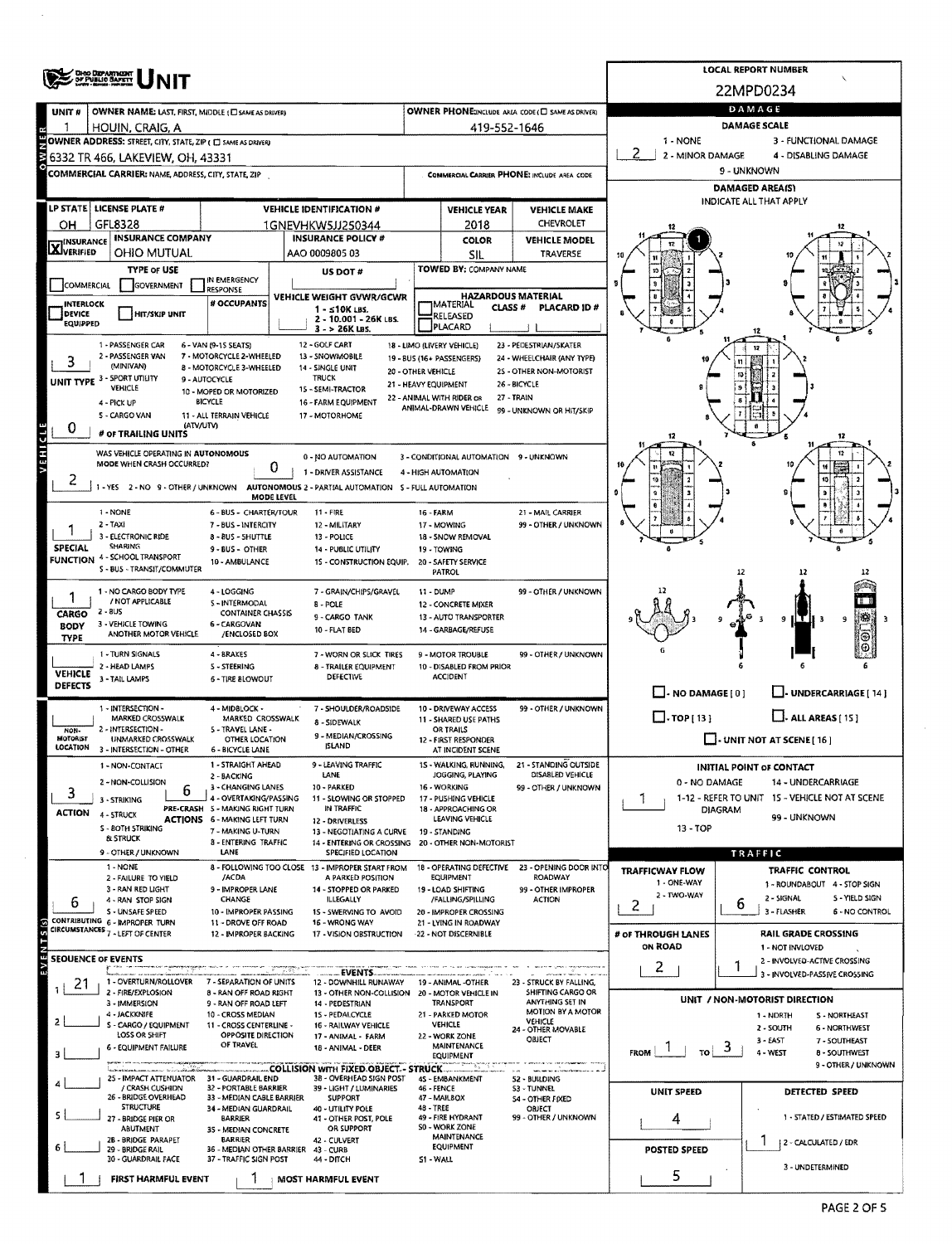|                               | <b>ONG DEPARTMENT</b><br>OF PUBLIC BAPETY                                          |                                                           |                                                                                          | <b>LOCAL REPORT NUMBER</b>                  |                                                           |                                                      |                               |                                                                         |  |  |  |  |
|-------------------------------|------------------------------------------------------------------------------------|-----------------------------------------------------------|------------------------------------------------------------------------------------------|---------------------------------------------|-----------------------------------------------------------|------------------------------------------------------|-------------------------------|-------------------------------------------------------------------------|--|--|--|--|
|                               |                                                                                    |                                                           |                                                                                          |                                             |                                                           |                                                      |                               | 22MPD0234                                                               |  |  |  |  |
| UNIT <sub>#</sub>             | OWNER NAME: LAST, FIRST, MIDDLE (E) SAME AS DRIVER)                                |                                                           |                                                                                          |                                             |                                                           | OWNER PHONE:INCLUDE AREA CODE (E) SAME AS DRIVER!    |                               | DAMAGE                                                                  |  |  |  |  |
| 2                             | BYLER, ASHLEY, E.<br>OWNER ADDRESS: STREET, CITY, STATE, ZIP ( C) SAME AS DRIVERY  |                                                           | 419-552-1646                                                                             | 1 - NONE                                    | DAMAGE SCALE<br>3 - FUNCTIONAL DAMAGE                     |                                                      |                               |                                                                         |  |  |  |  |
|                               | 2<br>2 - MINOR DAMAGE<br>4 - DISABLING DAMAGE<br>3054 MCCOY RD, WOOSTER, OH, 44691 |                                                           |                                                                                          |                                             |                                                           |                                                      |                               |                                                                         |  |  |  |  |
|                               | COMMERCIAL CARRIER: NAME, ADDRESS, CITY, STATE, ZIP                                |                                                           |                                                                                          |                                             |                                                           | COMMERCIAL CARRIER PHONE: INCLUDE AREA CODE          | 9 - UNKNOWN                   |                                                                         |  |  |  |  |
|                               |                                                                                    |                                                           |                                                                                          |                                             |                                                           |                                                      |                               | <b>DAMAGED AREA(S)</b>                                                  |  |  |  |  |
|                               | LP STATE   LICENSE PLATE #                                                         |                                                           | <b>VEHICLE IDENTIFICATION #</b>                                                          |                                             | <b>VEHICLE YEAR</b>                                       | <b>VEHICLE MAKE</b>                                  |                               | INDICATE ALL THAT APPLY                                                 |  |  |  |  |
| он                            | <b>HFA5394</b><br><b>INSURANCE COMPANY</b>                                         |                                                           | ZACCJAAB9HPF29954<br><b>INSURANCE POLICY #</b>                                           |                                             | 2017<br>COLOR                                             | <b>JEEP</b><br><b>VEHICLE MODEL</b>                  |                               |                                                                         |  |  |  |  |
| <b>X</b> <sup>INSURANCE</sup> | GEICO                                                                              |                                                           | 6027150090                                                                               |                                             | GRY                                                       | RENEGADE                                             |                               |                                                                         |  |  |  |  |
|                               | <b>TYPE OF USE</b>                                                                 | IN EMERGENCY                                              | US DOT #                                                                                 |                                             | TOWED BY: COMPANY NAME                                    |                                                      |                               |                                                                         |  |  |  |  |
| COMMERCIAL                    | GOVERNMENT                                                                         | <b>RESPONSE</b>                                           | VEHICLE WEIGHT GVWR/GCWR                                                                 |                                             | <b>HAZARDOUS MATERIAL</b>                                 |                                                      |                               |                                                                         |  |  |  |  |
| <b>INTERLOCK</b><br>DEVICE    | HIT/SKIP UNIT                                                                      | # OCCUPANTS                                               | $1 - 510K$ LBS.<br>2 - 10.001 - 26K LBS.                                                 |                                             | <b>IMATERIAL</b><br>CLASS <sup>#</sup><br><b>RELEASED</b> | PLACARD ID#                                          |                               |                                                                         |  |  |  |  |
| <b>EQUIPPED</b>               |                                                                                    |                                                           | $3 - 26K$ LBS.                                                                           |                                             | PLACARD                                                   |                                                      |                               |                                                                         |  |  |  |  |
|                               | 1 - PASSENGER CAR<br>2 - PASSENGER VAN                                             | 6 - VAN (9-15 SEATS)<br>7 - MOTORCYCLE 2-WHEELED          | 12 - GOLF CART<br>13 - SNOWMOBILE                                                        |                                             | 18 - LIMO (LIVERY VEHICLE)<br>19 - BUS (16+ PASSENGERS)   | 23 - PEDESTRIAN/SKATER<br>24 - WHEELCHAIR (ANY TYPE) |                               |                                                                         |  |  |  |  |
|                               | (MINIVAN)<br>UNIT TYPE 3 - SPORT UTILITY                                           | 8 - MOTORCYCLE 3-WHEELED<br>9 - AUTOCYCLE                 | 14 - SINGLE UNIT<br>TRUCK                                                                | 20 - OTHER VEHICLE                          |                                                           | 25 - OTHER NON-MOTORIST                              |                               | 10                                                                      |  |  |  |  |
|                               | VEHICLE                                                                            | 10 - MOPED OR MOTORIZED                                   | 15 - SEMI-TRACTOR                                                                        | 21 - HEAVY EQUIPMENT                        | 22 - ANIMAL WITH RIDER OR                                 | 26 - BICYCLE<br>27 - TRAIN                           |                               | ø                                                                       |  |  |  |  |
|                               | 4 - PICK UP<br>5 - CARGO VAN                                                       | <b>BICYCLE</b><br>11 - ALL TERRAIN VEHICLE                | 16 - FARM EQUIPMENT<br>17 - MOTORHOME                                                    |                                             | ANIMAL-DRAWN VEHICLE                                      | 99 - UNKNOWN OR HIT/SKIP                             |                               |                                                                         |  |  |  |  |
| 0                             | (ATV/UTV)<br># OF TRAILING UNITS                                                   |                                                           |                                                                                          |                                             |                                                           |                                                      |                               | 12                                                                      |  |  |  |  |
| VEHICLE                       | WAS VEHICLE OPERATING IN AUTONOMOUS                                                |                                                           | 0 - NO AUTOMATION                                                                        |                                             | 3 - CONDITIONAL AUTOMATION 9 - UNKNOWN                    |                                                      |                               | 12                                                                      |  |  |  |  |
|                               | MODE WHEN CRASH OCCURRED?                                                          | 0                                                         | 1 - DRIVER ASSISTANCE                                                                    |                                             | 4 - HIGH AUTOMATION                                       |                                                      |                               |                                                                         |  |  |  |  |
| 2                             |                                                                                    |                                                           | 1 - YES 2 - NO 9 - OTHER / UNKNOWN AUTONOMOUS 2 - PARTIAL AUTOMATION S - FULL AUTOMATION |                                             |                                                           |                                                      |                               |                                                                         |  |  |  |  |
|                               | 1 - NONE                                                                           | <b>MODE LEVEL</b><br>6 - BUS - CHARTER/TOUR               | 11 - FIRE                                                                                | 16 - FARM                                   |                                                           | 21 - MAIL CARRIER                                    |                               |                                                                         |  |  |  |  |
|                               | $2 - TAXI$                                                                         | 7 - BUS - INTERCITY                                       | 12 - MILITARY                                                                            |                                             | 17 - MOWING                                               | 99 - OTHER / UNKNOWN                                 |                               |                                                                         |  |  |  |  |
| SPECIAL                       | 3 - ELECTRONIC RIDE<br><b>SHARING</b>                                              | 8 - BUS - SHUTTLE<br>9 - BUS - OTHER                      | 13 - POLICE<br>14 - PUBLIC UTILITY                                                       |                                             | 18 - SNOW REMOVAL<br>19 - TOWING                          |                                                      |                               |                                                                         |  |  |  |  |
|                               | <b>FUNCTION 4 - SCHOOL TRANSPORT</b><br>5 - BUS - TRANSIT/COMMUTER                 | 10 - AMBULANCE                                            | 15 - CONSTRUCTION EQUIP.                                                                 |                                             | 20 - SAFETY SERVICE<br>PATROL                             |                                                      |                               |                                                                         |  |  |  |  |
|                               | 1 - NO CARGO BODY TYPE                                                             | 4 - LOGGING                                               | 7 - GRAIN/CHIPS/GRAVEL                                                                   | 11 - DUMP                                   |                                                           | 99 - OTHER / UNKNOWN                                 |                               |                                                                         |  |  |  |  |
|                               | / NOT APPLICABLE<br>2 - 8US                                                        | S - INTERMODAL<br><b>CONTAINER CHASSIS</b>                | 8 - POLE                                                                                 |                                             | 12 - CONCRETE MIXER                                       |                                                      |                               |                                                                         |  |  |  |  |
| <b>CARGO</b><br><b>BODY</b>   | 3 - VEHICLE TOWING<br>ANOTHER MOTOR VEHICLE                                        | 6 - CARGOVAN<br>/ENCLOSED BOX                             | 9 - CARGO TANK<br>10 - FLAT BED                                                          |                                             | 13 - AUTO TRANSPORTER<br>14 - GARBAGE/REFUSE              |                                                      |                               | 9<br>9                                                                  |  |  |  |  |
| TYPE                          | 1 - TURN SIGNALS                                                                   | 4 - BRAKES                                                |                                                                                          |                                             |                                                           |                                                      |                               |                                                                         |  |  |  |  |
| <b>VEHICLE</b>                | 2 - HEAD LAMPS                                                                     | S-STEERING                                                | 7 - WORN OR SLICK TIRES<br>8 - TRAILER EQUIPMENT                                         |                                             | 9 - MOTOR TROUBLE<br>10 - DISABLED FROM PRIOR             | 99 - OTHER / UNKNOWN                                 |                               |                                                                         |  |  |  |  |
| <b>DEFECTS</b>                | 3 - TAIL LAMPS                                                                     | <b>6 - TIRE BLOWOUT</b>                                   | DEFECTIVE                                                                                |                                             | <b>ACCIDENT</b>                                           |                                                      | $\Box$ - NO DAMAGE [ 0 ]      | J- UNDERCARRIAGE [ 14 ]                                                 |  |  |  |  |
|                               | 1 - INTERSECTION -                                                                 | 4 - MIDBLOCK -                                            | 7 - SHOULDER/ROADSIDE                                                                    |                                             | 10 - DRIVEWAY ACCESS                                      | 99 - OTHER / UNKNOWN                                 |                               |                                                                         |  |  |  |  |
| NON-                          | MARKED CROSSWALK<br>2 - INTERSECTION -                                             | MARKED CROSSWALK<br>5 - TRAVEL LANE -                     | 8 - SIDEWALK                                                                             |                                             | 11 - SHARED USE PATHS<br>OR TRAILS                        |                                                      | $\Box$ -TOP[13]               | $L$ - ALL AREAS (15)                                                    |  |  |  |  |
| MOTORIST<br>LOCATION          | UNMARKED CROSSWALK<br>3 - INTERSECTION - OTHER                                     | OTHER LOCATION<br><b>6 - BICYCLE LANE</b>                 | 9 - MEDIAN/CROSSING<br>ISLAND                                                            |                                             | 12 - FIRST RESPONDER<br>AT INCIDENT SCENE                 |                                                      |                               | $\Box$ - UNIT NOT AT SCENE [ 16 ]                                       |  |  |  |  |
|                               | 1 - NON-CONTACT                                                                    | 1 - STRAIGHT AHEAD                                        | · LEAVING TRAFFIC                                                                        |                                             | 15 - WALKING, RUNNING,                                    | -21<br>- STANDING OUTSIDE                            |                               | <b>INITIAL POINT OF CONTACT</b>                                         |  |  |  |  |
| 4                             | 2 - NON-COLLISION<br>10                                                            | 2 - BACKING<br>3 - CHANGING LANES                         | LANE<br>10 - PARKED                                                                      |                                             | JOGGING, PLAYING<br>16 - WORKING                          | DISABLED VEHICLE<br>99 - OTHER / UNKNOWN             | 0 - NO DAMAGE                 | 14 - UNDERCARRIAGE                                                      |  |  |  |  |
| ACTION                        | 3 - STRIKING                                                                       | 4 - OVERTAKING/PASSING<br>PRE-CRASH 5 - MAKING RIGHT TURN | 11 - SLOWING OR STOPPED<br>IN TRAFFIC                                                    | 17 - PUSHING VEHICLE<br>18 - APPROACHING OR |                                                           |                                                      | $\prime$<br>DIAGRAM           | 1-12 - REFER TO UNIT 15 - VEHICLE NOT AT SCENE                          |  |  |  |  |
|                               | 4 - STRUCK<br><b>S - BOTH STRIKING</b>                                             | <b>ACTIONS 6 - MAKING LEFT TURN</b><br>7 - MAKING U-TURN  | 12 - DRIVERLESS<br>13 - NEGOTIATING A CURVE                                              |                                             | LEAVING VEHICLE<br>19 - STANDING                          |                                                      | 13 - TOP                      | 99 - UNKNOWN                                                            |  |  |  |  |
|                               | & STRUCK<br>9 - OTHER / UNKNOWN                                                    | 8 - ENTERING TRAFFIC<br>LANE                              | 14 - ENTERING OR CROSSING<br>SPECIFIED LOCATION                                          |                                             | 20 - OTHER NON-MOTORIST                                   |                                                      |                               | TRAFFIC                                                                 |  |  |  |  |
|                               | 1 - NONE                                                                           |                                                           | B - FOLLOWING TOO CLOSE 13 - IMPROPER START FROM                                         |                                             |                                                           | 18 - OPERATING DEFECTIVE 23 - OPENING DOOR INTO      | <b>TRAFFICWAY FLOW</b>        | <b>TRAFFIC CONTROL</b>                                                  |  |  |  |  |
|                               | 2 - FAILURE TO YIELD<br>3 - RAN RED LIGHT                                          | /ACDA<br>9 - IMPROPER LANE                                | A PARKED POSITION<br>14 - STOPPED OR PARKED                                              |                                             | <b>EQUIPMENT</b><br>19 - LOAD SHIFTING                    | <b>ROADWAY</b><br>99 - OTHER IMPROPER                | 1 - ONE-WAY<br>2 - TWO-WAY    | 1 - ROUNDABOUT 4 - STOP SIGN                                            |  |  |  |  |
|                               | 4 - RAN STOP SIGN<br><b>S-UNSAFE SPEED</b>                                         | CHANGE<br>10 - IMPROPER PASSING                           | ILLEGALLY<br>15 - SWERVING TO AVOID                                                      |                                             | /FALLING/SPILLING<br>20 - IMPROPER CROSSING               | <b>ACTION</b>                                        | 2                             | 2 - SIGNAL<br><b>S-YIELD SIGN</b><br>6<br>3 - FLASHER<br>6 - NO CONTROL |  |  |  |  |
|                               | CONTRIBUTING 6 - IMPROPER TURN<br>CIRCUMSTANCES 7 - LEFT OF CENTER                 | 11 - DROVE OFF ROAD                                       | 16 - WRONG WAY                                                                           |                                             | 21 - LYING IN ROADWAY                                     |                                                      |                               | RAIL GRADE CROSSING                                                     |  |  |  |  |
| Ν                             |                                                                                    | 12 - IMPROPER BACKING                                     | 17 - VISION OBSTRUCTION                                                                  |                                             | 22 - NOT DISCERNIBLE                                      |                                                      | # OF THROUGH LANES<br>ON ROAD | 1 - NOT INVLOVED                                                        |  |  |  |  |
| E                             | <b>SEQUENCE OF EVENTS</b>                                                          |                                                           | EVENTS                                                                                   |                                             |                                                           |                                                      | $\mathbf{z}$                  | 2 - INVOLVED-ACTIVE CROSSING                                            |  |  |  |  |
| 20                            | 1 - OVERTURN/ROLLOVER<br>2 - FIRE/EXPLOSION                                        | 7 - SEPARATION OF UNITS<br><b>B - RAN OFF ROAD RIGHT</b>  | 12 - DOWNHILL RUNAWAY<br>13 - OTHER NON-COLLISION                                        |                                             | 19 - ANIMAL -OTHER<br>20 - MOTOR VEHICLE IN               | 23 - STRUCK BY FALLING,<br>SHIFTING CARGO OR         |                               | 3 - INVOLVED-PASSIVE CROSSING                                           |  |  |  |  |
|                               | 3 - IMMERSION                                                                      | 9 - RAN OFF ROAD LEFT                                     | 14 - PEDESTRIAN                                                                          |                                             | <b>TRANSPORT</b>                                          | ANYTHING SET IN<br>MOTION BY A MOTOR                 |                               | UNIT / NON-MOTORIST DIRECTION                                           |  |  |  |  |
|                               | 4 - JACKKNIFE<br>S - CARGO / EQUIPMENT                                             | 10 - CROSS MEDIAN<br>11 - CROSS CENTERLINE -              | 1S - PEDALCYCLE<br>16 - RAILWAY VEHICLE                                                  |                                             | 21 - PARKED MOTOR<br>VEHICLE                              | VEHICLE<br>24 - OTHER MOVABLE                        |                               | 1 - NORTH<br>5 - NORTHEAST<br>2 - SOUTH<br><b>6 - NORTHWEST</b>         |  |  |  |  |
|                               | LOSS OR SHIFT<br>6 - EQUIPMENT FAILURE                                             | OPPOSITE DIRECTION<br>OF TRAVEL                           | 17 - ANIMAL - FARM<br>18 - ANIMAL - DEER                                                 |                                             | 22 - WORK ZONE<br>MAINTENANCE                             | OBJECT                                               | ್ರ<br><b>FROM</b><br>TO.      | 3 - EAST<br>7 - SOUTHEAST<br>4 - WEST<br>8 - SOUTHWEST                  |  |  |  |  |
|                               |                                                                                    |                                                           |                                                                                          |                                             | <b>EQUIPMENT</b>                                          |                                                      |                               | 9 - OTHER / UNKNOWN                                                     |  |  |  |  |
|                               | 2S - IMPACT ATTENUATOR 31 - GUARDRAIL END<br>/ CRASH CUSHION                       | 32 - PORTABLE BARRIER                                     | 38 - OVERHEAD SIGN POST<br>39 - LIGHT / LUMINARIES                                       | 46 - FENCE                                  | 45 EMBANKMENT                                             | S2 - BUILDING<br>S3 - TUNNEL                         | UNIT SPEED                    | DETECTED SPEED                                                          |  |  |  |  |
|                               | 26 - BRIDGE OVERHEAD<br><b>STRUCTURE</b>                                           | 33 - MEDIAN CABLE BARRIER<br>34 - MEDIAN GUARDRAIL        | <b>SUPPORT</b><br>40 - UTILITY POLE                                                      | 48 - TREE                                   | 47 - MAILBOX                                              | 54 - OTHER FIXED<br>OBJECT                           |                               |                                                                         |  |  |  |  |
|                               | 27 - BRIDGE PIER OR<br>ABUTMENT                                                    | BARRIER<br>35 - MEDIAN CONCRETE                           | 41 - OTHER POST, POLE<br>OR SUPPORT                                                      |                                             | 49 - FIRE HYDRANT<br>50 - WORK ZONE                       | 99 - OTHER / UNKNOWN                                 | 0                             | 1 - STATED / ESTIMATED SPEED                                            |  |  |  |  |
|                               | 28 - BRIDGE PARAPET<br>29 - BRIDGE RAIL                                            | <b>BARRIER</b><br>36 - MEDIAN OTHER BARRIER               | 42 - CULVERT<br>43 - CURB                                                                |                                             | MAINTENANCE<br><b>EQUIPMENT</b>                           |                                                      | <b>POSTED SPEED</b>           | 2 - CALCULATED / EDR                                                    |  |  |  |  |
|                               | 30 - GUARDRAIL FACE                                                                | 37 - TRAFFIC 5IGN POST                                    | 44 - DITCH                                                                               | 51 - WALL                                   |                                                           |                                                      |                               | 3 - UNDETERMINED                                                        |  |  |  |  |
|                               | <b>FIRST HARMFUL EVENT</b>                                                         |                                                           | <b>MOST HARMFUL EVENT</b>                                                                |                                             |                                                           |                                                      | 5                             |                                                                         |  |  |  |  |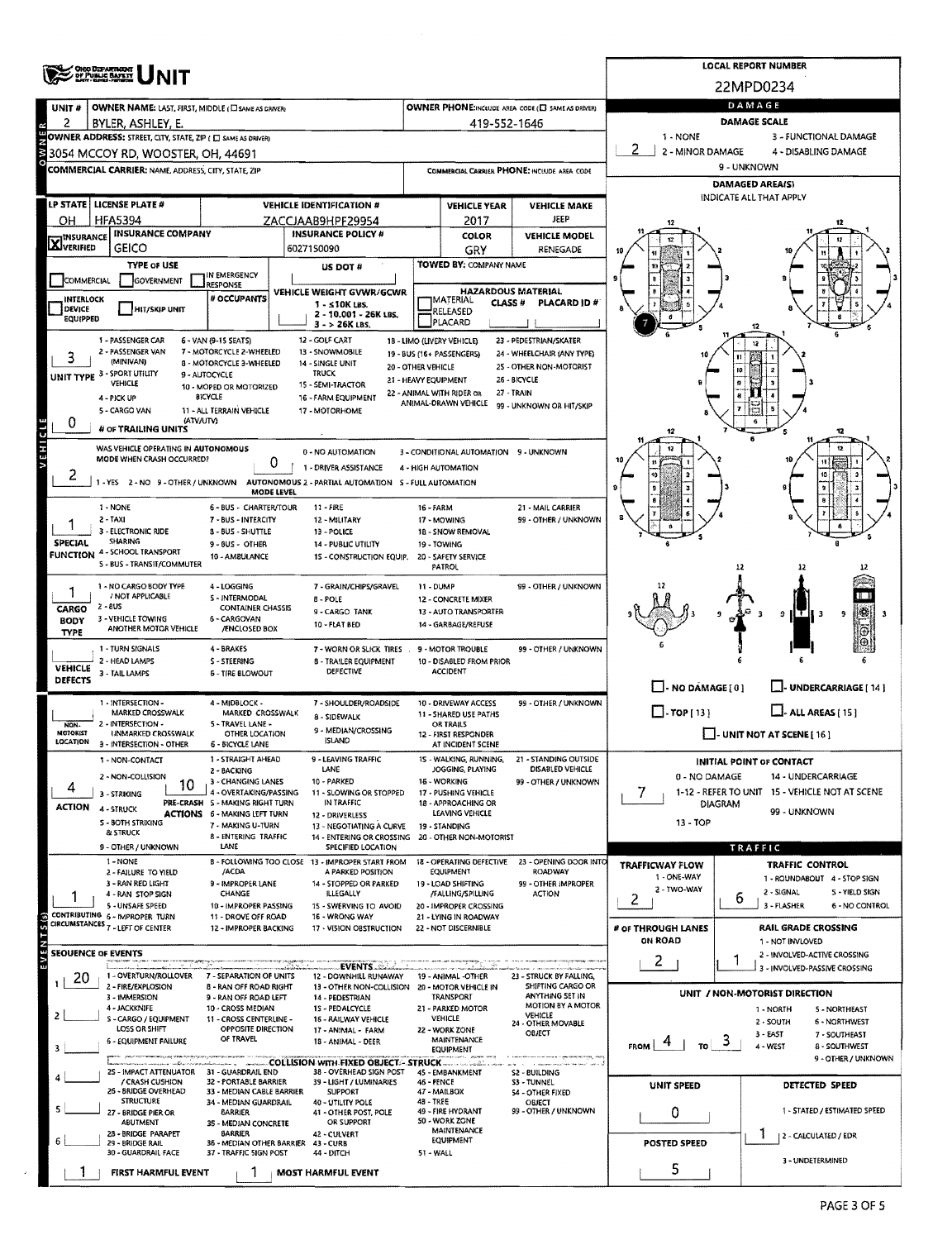| <b>DERETH MOTORIST / NON-MOTORIST</b> |                                                    |                                          |                                                                                                     |                                                                                   |                                                   |                                                  |                                                 |                            | <b>LOCAL REPORT NUMBER</b><br>22MPD0234                                        |                                                                    |                                                    |                                                                                  |                |                        |                                         |                          |
|---------------------------------------|----------------------------------------------------|------------------------------------------|-----------------------------------------------------------------------------------------------------|-----------------------------------------------------------------------------------|---------------------------------------------------|--------------------------------------------------|-------------------------------------------------|----------------------------|--------------------------------------------------------------------------------|--------------------------------------------------------------------|----------------------------------------------------|----------------------------------------------------------------------------------|----------------|------------------------|-----------------------------------------|--------------------------|
|                                       | UNIT #                                             |                                          | NAME: LAST, FIRST, MIDDLE                                                                           |                                                                                   |                                                   |                                                  |                                                 |                            |                                                                                | DATE OF BIRTH                                                      |                                                    |                                                                                  |                |                        | AGE                                     | <b>GENDER</b>            |
|                                       | 1                                                  |                                          | HOUIN, AUBREE, ANN ARLENW                                                                           |                                                                                   |                                                   |                                                  |                                                 |                            |                                                                                | 01/19/2003                                                         |                                                    |                                                                                  |                |                        | 19                                      | F                        |
|                                       | ADDRESS: STREET, CITY, STATE, ZIP                  |                                          |                                                                                                     |                                                                                   |                                                   |                                                  |                                                 |                            |                                                                                |                                                                    | <b>CONTACT PHONE - INCLUDE AREA CODE</b>           |                                                                                  |                |                        |                                         |                          |
|                                       |                                                    | INJURIES INJURED                         | 6332 TR 466, LAKEVILLE, OH, 44638                                                                   |                                                                                   |                                                   |                                                  |                                                 |                            |                                                                                | 330-231-0776<br>AIR BAG USAGE<br><b>EJECTION</b><br><b>SEATING</b> |                                                    |                                                                                  |                |                        |                                         |                          |
| <b>NON-MO</b>                         | 5                                                  | TAKEN<br>BY                              | <b>EMS AGENCY (NAME)</b>                                                                            | <b>SAFETY EQUIPMENT</b><br>INJURED TAKEN TO: MEDICAL FACILITY (NAME CITY)<br>USED |                                                   |                                                  |                                                 | DOT-COMPLIANT<br>MC HELMET | POSITION                                                                       |                                                                    |                                                    |                                                                                  | <b>TRAPPED</b> |                        |                                         |                          |
|                                       | $\mathbf{1}$<br>OL STATE   OPERATOR LICENSE NUMBER |                                          |                                                                                                     |                                                                                   |                                                   | LOCAL                                            |                                                 |                            | 4<br>OFFENSE DESCRIPTION                                                       |                                                                    |                                                    | 1                                                                                | 1              | <b>CITATION NUMBER</b> | 1                                       | 1                        |
| <b>DTOREST</b>                        | OН                                                 | <b>VB223725</b>                          |                                                                                                     |                                                                                   | <b>OFFENSE CHARGED</b><br>CODE                    |                                                  |                                                 |                            |                                                                                |                                                                    |                                                    |                                                                                  |                |                        |                                         |                          |
|                                       | OL CLASS                                           | ENDORSEMENT                              | <b>RESTRICTION SELECT UP TO 3</b>                                                                   | <b>DRIVER</b>                                                                     |                                                   |                                                  | ALCOHOL / DRUG SUSPECTED                        | P.                         | <b>CONDITION</b>                                                               |                                                                    | <b>ALCOHOL TEST</b>                                |                                                                                  |                |                        | <b>DRUG TEST(S)</b>                     |                          |
|                                       |                                                    |                                          |                                                                                                     | $18Y_1$                                                                           |                                                   | <b>DISTRACTED</b><br>ALCOHOL<br><b>MARIJUANA</b> |                                                 |                            | <b>STATUS</b>                                                                  | <b>TYPE</b>                                                        | VALUE                                              | <b>STATUS</b>                                                                    | <b>TYPE</b>    |                        | RESULTS SELECT UP TO 4                  |                          |
|                                       | 4                                                  |                                          | 3                                                                                                   |                                                                                   |                                                   | OTHER DRUG                                       |                                                 |                            | 1                                                                              | -1                                                                 | 1                                                  |                                                                                  | 1              | 1                      |                                         |                          |
|                                       | UNIT #                                             |                                          | NAME: LAST, FIRST, MIDDLE                                                                           |                                                                                   |                                                   |                                                  |                                                 |                            |                                                                                |                                                                    |                                                    | DATE OF BIRTH                                                                    |                |                        | AGE                                     | <b>GENDER</b>            |
|                                       |                                                    | <b>ADDRESS: STREET, CITY, STATE, ZIP</b> |                                                                                                     | $\lambda$                                                                         |                                                   |                                                  |                                                 |                            |                                                                                |                                                                    | <b>CONTACT PHONE - INCLUDE AREA CODE</b>           |                                                                                  |                |                        |                                         |                          |
|                                       |                                                    |                                          |                                                                                                     |                                                                                   |                                                   |                                                  |                                                 |                            |                                                                                |                                                                    |                                                    |                                                                                  |                |                        |                                         |                          |
| NON-MOTOR                             | INJURIES INJURED                                   |                                          | <b>EMS AGENCY (NAME)</b>                                                                            |                                                                                   |                                                   |                                                  | INJURED TAKEN TO: MEDICAL FACILITY (NAME, CITY) |                            | <b>SAFETY EQUIPMENT</b><br><b>USED</b>                                         |                                                                    | DOT-COMPLIANT                                      | <b>SEATING</b><br><b>POSITION</b>                                                |                | <b>AIR BAG USAGE</b>   | <b>EJECTION</b>                         | <b>TRAPPED</b>           |
|                                       |                                                    | <b>TAKEN</b><br>lв۷                      |                                                                                                     |                                                                                   |                                                   |                                                  |                                                 |                            |                                                                                |                                                                    | <b>MC HELMET</b>                                   |                                                                                  |                |                        |                                         |                          |
|                                       |                                                    |                                          | OL STATE   OPERATOR LICENSE NUMBER                                                                  |                                                                                   |                                                   | OFFENSE CHARGED                                  |                                                 | LOCAL<br><b>CODE</b>       | OFFENSE DESCRIPTION                                                            |                                                                    |                                                    |                                                                                  |                | <b>CITATION NUMBER</b> |                                         |                          |
|                                       |                                                    |                                          |                                                                                                     |                                                                                   |                                                   |                                                  |                                                 |                            |                                                                                |                                                                    |                                                    |                                                                                  |                |                        |                                         |                          |
|                                       | <b>OL CLASS</b>                                    | <b>ENDORSEMENT</b>                       | <b>RESTRICTION SELECT UP TO 3</b>                                                                   | <b>DRIVER</b>                                                                     | <b>DISTRACTED</b>                                 | ALCOHOL                                          | ALCOHOL / DRUG SUSPECTED<br>MARIJUANA           |                            | <b>CONDITION</b>                                                               | <b>STATUS</b>                                                      | <b>ALCOHOL TEST</b><br>TYPE                        | VALUE                                                                            | <b>STATUS</b>  | <b>TYPE</b>            | <b>DRUG TEST(S)</b>                     | RESULTS SELECT UP TO 4   |
|                                       |                                                    |                                          |                                                                                                     | BY                                                                                | <b>OTHER DRUG</b>                                 |                                                  |                                                 |                            |                                                                                |                                                                    |                                                    |                                                                                  |                |                        |                                         |                          |
|                                       | UNIT #                                             |                                          | NAME: LAST, FIRST, MIDDLE                                                                           |                                                                                   |                                                   |                                                  |                                                 |                            |                                                                                |                                                                    |                                                    | DATE OF BIRTH                                                                    |                |                        | AGE                                     | <b>GENDER</b>            |
|                                       |                                                    |                                          |                                                                                                     |                                                                                   |                                                   |                                                  |                                                 |                            |                                                                                |                                                                    |                                                    |                                                                                  |                |                        |                                         |                          |
|                                       |                                                    | ADDRESS: STREET, CITY, STATE, ZIP        |                                                                                                     |                                                                                   |                                                   |                                                  |                                                 |                            |                                                                                | <b>CONTACT PHONE - INCLUDE AREA CODE</b>                           |                                                    |                                                                                  |                |                        |                                         |                          |
|                                       |                                                    |                                          |                                                                                                     |                                                                                   |                                                   | INJURED TAKEN TO: MEDICAL FACILITY (NAME, CITY)  |                                                 |                            |                                                                                |                                                                    | <b>SEATING</b><br>AIR BAG USAGE<br><b>EJECTION</b> |                                                                                  |                |                        |                                         |                          |
| / NON-V                               | <b>INJURIES IINJURED</b>                           | TAKEN<br>BY                              | <b>EMS AGENCY (NAME)</b>                                                                            |                                                                                   |                                                   |                                                  |                                                 |                            | <b>SAFETY EQUIPMENT</b><br><b>USED</b>                                         | DOT-COMPUANT<br>POSITION<br><b>IMC HELMET</b>                      |                                                    |                                                                                  |                |                        |                                         | <b>TRAPPED</b>           |
|                                       |                                                    |                                          | OL STATE OPERATOR LICENSE NUMBER                                                                    |                                                                                   | LOCAL<br>OFFENSE CHARGED                          |                                                  |                                                 | OFFENSE DESCRIPTION        |                                                                                |                                                                    | <b>CITATION NUMBER</b>                             |                                                                                  |                |                        |                                         |                          |
| <b>OTORIST</b>                        |                                                    |                                          |                                                                                                     | CODE                                                                              |                                                   |                                                  |                                                 |                            |                                                                                |                                                                    |                                                    |                                                                                  |                |                        |                                         |                          |
|                                       | OL CLASS                                           | <b>ENDORSEMENT</b>                       | <b>RESTRICTION SELECT UP TO 3</b><br>ALCOHOL / DRUG SUSPECTED<br><b>DRIVER</b><br><b>DISTRACTED</b> |                                                                                   |                                                   |                                                  | <b>CONDITION</b>                                | <b>ALCOHOL TEST</b>        |                                                                                |                                                                    | <b>DRUG TEST(S)</b>                                |                                                                                  |                |                        |                                         |                          |
|                                       |                                                    |                                          |                                                                                                     | BY                                                                                |                                                   | ALCOHOL<br><b>OTHER DRUG</b>                     | MARIJUANA                                       |                            |                                                                                | <b>STATUS</b>                                                      | TYPE                                               | VALUE                                                                            | <b>STATUS</b>  | <b>TYPE</b>            |                                         | RESULTS SELECT UP TO 4   |
|                                       |                                                    | IN HIRIES                                | SEATING POSITION                                                                                    |                                                                                   | AIR BAG                                           |                                                  | הו רו גכל                                       |                            | OL RESTRICTION(S) DRIVER DISTRACTION                                           |                                                                    |                                                    |                                                                                  |                |                        | <b>TEST STATUS</b>                      |                          |
|                                       | 1 - FATAL                                          |                                          | <b>FRONT - LEFT SIDE</b><br>(MOTORCYCLE DRIVER)                                                     |                                                                                   | 1 - NOT DEPLOYED<br>2 - DEPLOYED FRONT            |                                                  | 1'- CLASS A                                     |                            | - ALCOHOL INTERLOCK                                                            |                                                                    |                                                    | NOT DISTRACTED<br>MANUALLY OPERATING AN                                          |                |                        | 1 - NONE GIVEN<br>2 - TEST REFUSED      |                          |
|                                       | 2 - SUSPECTED SERIOUS<br>INJURY                    |                                          | FRONT - MIDDLE<br>FRONT - RIGHT SIDE                                                                |                                                                                   | 3 - DEPLOYED SIDE<br>4 - DEPLOYED BOTH            |                                                  | 2 - CLASS B<br>3 - CLASS C                      |                            | <b>DEVICE</b><br>CDLINTRASTATE ONLY<br>3 - CORRECTIVE LENSES                   |                                                                    |                                                    | <b>ELECTRONIC</b><br><b>COMMUNICATION DEVICE</b>                                 |                | 3 - TEST GIVEN.        |                                         | CONTAMINATED SAMPLE      |
|                                       | 3 - SUSPECTED MINOR<br>injury                      |                                          | SECOND - LEFT SIDE:<br>(MOTORCYCLE PASSENGER)                                                       | <b>FRONT/SIDE</b>                                                                 | 5 - NOT APPLICABLE                                |                                                  | 4 - REGULAR CLASS                               |                            | - FARM WAIVER<br>5 - EXCEPT CLASS A BUS                                        |                                                                    |                                                    | (TEXTING, TYPING,<br>האו ו <b>או</b> ה)                                          |                | 4'- TEST GIVEN.        | / UNUSABLE                              |                          |
|                                       | 4 - POSSIBLE INJURY<br>5- NO APPARENT INJURY       |                                          | - SECOND - MIDDLE<br>6 - SECOND - RIGHT SIDE                                                        |                                                                                   | 9 - DEPLOYMENT UNKNOWN.                           |                                                  | $(OHIO = D)$<br>5 - M/C MOPED ONLY              |                            | 6 - EXCEPT CLASS A<br>& CLASS B BUS.                                           |                                                                    |                                                    | TALKING ON HANDS-FREE<br><b>COMMUNICATION DEVICE</b><br>4 - TALKING ON HAND-HELD |                | 5'- TEST GIVEN,        | RESULTS KNOWN                           |                          |
|                                       |                                                    | <b>INJURIES TAKEN BY</b>                 | 7 - THIRD - LEFT SIDE<br>(MOTORCYCLE SIDE CAR)                                                      |                                                                                   | EJECTION                                          |                                                  | 6 - NO VALID OI                                 |                            | <b>EXCEPT TRACTOR-TRAILER</b><br>- INTERMEDIATE LICENSE<br><b>RESTRICTIONS</b> |                                                                    |                                                    | COMMUNICATION DEVICE<br>- OTHER ACTIVITY WITH AN                                 |                |                        | RESULTS UNKNOWN                         |                          |
|                                       | 1 - NOT TRANSPORTED                                |                                          | B - THIRD - MIDDLE<br>9 - THIRD - RIGHT SIDE                                                        | 1 - NOT EJECTED                                                                   | <b>2 - PARTIALLY EJECTED</b><br>3-TOTALLY EJECTED |                                                  | <b>OL ENDORSEMENT</b>                           |                            | LEARNER'S PERMIT<br><b>RESTRICTIONS</b>                                        |                                                                    |                                                    | ELECTRONIC DEVICE<br>6 - PASSENGER                                               |                | 1- NONE                |                                         | <b>ALCOHOL TEST TYPE</b> |
|                                       | <b>/TREATED AT SCENE</b><br>- EMS                  |                                          | 10 - SLEEPER SECTION<br>OF TRUCK CAB                                                                |                                                                                   | 4 - NOT APPLICABLE                                |                                                  | H - HAZMAT                                      |                            | 10 - LIMITED TO DAYLIGHT<br>ONLY                                               |                                                                    |                                                    | 7 - OTHER DISTRACTION<br>INSIDE THE VEHICLE                                      |                | 2 - BLOOD<br>3 - URINE |                                         |                          |
|                                       | 3 - POLICE                                         |                                          | PASSENGER IN<br>OTHER ENCLOSED CARGO                                                                |                                                                                   | TRAPPED<br><b>E1-NOT TRAPPED</b>                  |                                                  | M - MOTORCYCLE<br>P ≈PASSENGER                  |                            | 11. LIMITED TO EMPLOYMENT<br>12 - LIMITED - OTHER                              |                                                                    | 8 B                                                | <b>OTHER DISTRACTION</b><br>OUTSIDE THE VEHICLE                                  |                | 4 - BREATH<br>5-OTHER  |                                         |                          |
|                                       | 9 - OTHER / UNKNOWN                                |                                          | AREA (NON-TRAILING UNIT,<br>BUS, PICK-UP WITH CAP)<br>- PASSENGER IN<br>12-                         |                                                                                   | 2 - EXTRICATED BY<br><b>MECHANICAL MEANS</b>      |                                                  | N-TANKER<br>Q - MOTOR SCOOTER                   |                            | 13 - MECHANICAL DEVICES<br>(SPECIAL BRAKES, HAND                               |                                                                    |                                                    | <b>3 - OTHER / UNKNOWN</b><br><b>CONDITION</b>                                   |                | 1 <sup>%</sup> NONE    | <b>DRUG TEST TYPE</b>                   |                          |
|                                       | - NONE USED                                        | <b>SAFETY EQUIPMENT</b>                  | UNENCLOSED CARGO AREA : 3<br>13 - TRAILING UNIT                                                     | <b>FREED BY</b>                                                                   |                                                   | NON-MECHANICAL MEANS                             | r - Three-Wheel-                                |                            | CONTROLS, OR OTHER<br>ADAPTIVE DEVICES)<br>14 - MILITARY VEHICLES ONLY         |                                                                    |                                                    | 1 - APPARENTLY, NORMAL<br>2 - PHYSICAL IMPAIRMENT                                |                | 2 - BLOOD<br>3 - URINE |                                         |                          |
|                                       | 2 - SHOULDER BELT ONLY<br><b>USED</b>              |                                          | 14 - RIDING ON VEHICLE<br><b>EXTERIOR</b>                                                           |                                                                                   |                                                   |                                                  | <b>MOTORCYCLE</b><br>S - SCHOOL BUS             |                            | <b>15 - MOTOR VEHICLES</b><br><b>WITHOUT AIR BRAKES</b>                        |                                                                    |                                                    | 3 - EMOTIONAL (E.G.<br>DEPRESSED, ANGRY                                          |                | 4 - OTHER              |                                         |                          |
|                                       | - LAP BELT ONLY USED<br>- SHOULDER & LAP BELT-     |                                          | (NON-TRAILING UNIT)<br>15 - NON-MOTORIST                                                            |                                                                                   |                                                   |                                                  | T - DOUBLE & TRIPLE<br>trailers                 |                            | <b>16 - OUTSIDE MIRROR</b><br>17 - PROSTHETIC AID.                             |                                                                    | 4 - ILLNESS                                        | DISTURBED)                                                                       |                |                        | 1- AMPHETAMINES                         | DRUG TEST RESULT(S       |
|                                       | <b>USED</b>                                        | 5'- CHILD RESTRAINT SYSTEM!              | 99 - OTHER / UNKNOWN                                                                                |                                                                                   |                                                   |                                                  | X - TANKER'/ HAZMAT                             |                            | 18 - OTHER                                                                     |                                                                    |                                                    | S - FELL ASLEEP, FAINTED,<br>FATIGUED, ETC.                                      |                |                        | 2 - BARBITURATES<br>3 - BENZODIAZEPINES |                          |
|                                       | * ~ - FORWARD FACING *                             | 6 - CHILD RESTRAINT SYSTEM               |                                                                                                     |                                                                                   |                                                   |                                                  | <b>GENDER</b>                                   |                            |                                                                                |                                                                    |                                                    | UNDER THE INFLUENCE OF<br>MEDICATIONS / DRUGS /                                  |                | 5 - COCAINE            | 4 - CANNABINOIDS                        |                          |
|                                       | - REAR FACING<br>7 - BOOSTER SEAT                  |                                          |                                                                                                     |                                                                                   |                                                   |                                                  | F - FEMALE<br>M - MALE                          |                            |                                                                                |                                                                    |                                                    | <b>ALCOHOL:</b><br>9 - OTHER / UNKNOWN                                           |                | 7,⊱OTHER® €            | 6 - OPIATES / OPIOIDS                   |                          |
|                                       | 8 - HELMET USED                                    | 9 - PROTECTIVE PADS USED                 |                                                                                                     |                                                                                   |                                                   |                                                  | U - OTHER / UNKNOWN                             |                            |                                                                                |                                                                    |                                                    |                                                                                  |                |                        | <b>8 - NEGATIVE RESULTS</b>             |                          |
|                                       | (ELBOWS, KNEES, ETC)<br>10 - REFLECTIVE CLOTHING   | 11 - LIGHTING - PEDESTRIAN               |                                                                                                     |                                                                                   |                                                   |                                                  |                                                 |                            |                                                                                |                                                                    |                                                    |                                                                                  |                |                        |                                         |                          |
|                                       | <b>ABICYCLE ONLYS</b><br>99 - OTHER / UNKNOWN"     |                                          |                                                                                                     |                                                                                   |                                                   |                                                  |                                                 |                            |                                                                                |                                                                    |                                                    |                                                                                  |                |                        |                                         |                          |

 $\sim 10^7$ 

 $\bar{\bar{z}}$ 

 $\frac{1}{2} \frac{1}{2} \frac{d^2}{dx^2}$ 

 $\mathcal{A}^{\mathcal{A}}$